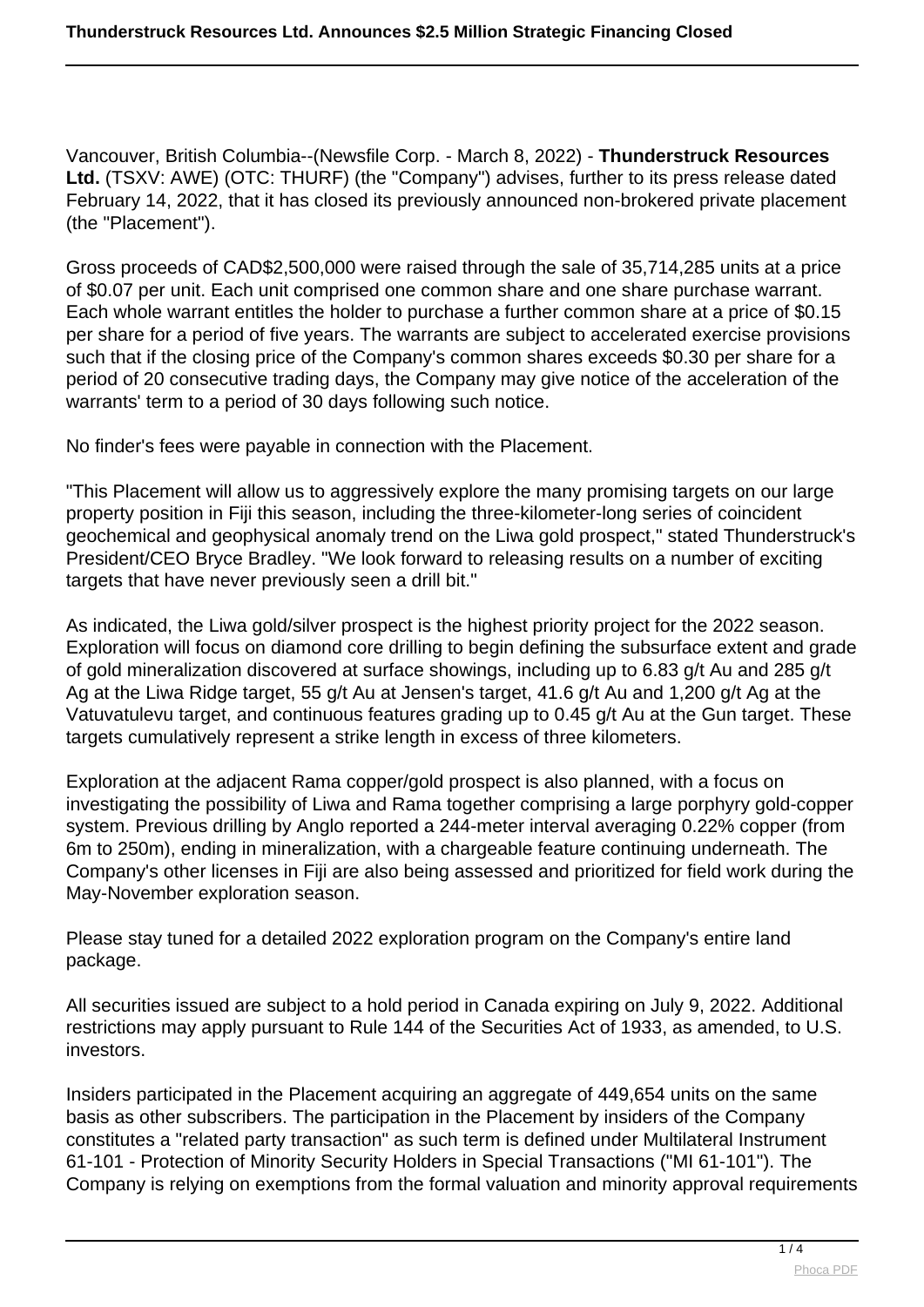under MI 61-101. The Company relied on Section 5.5(a) of MI 61-101 for an exemption from the formal valuation requirement and Section 5.7(1)(a) of MI 61-101 for an exemption from the minority shareholder approval requirement of MI 61-101 as the fair market value of the Placement in so far as the Placement involved interested parties did not exceed 25% of the Company's market capitalization.

As previously announced, the completion of the Placement results in the creation of a new insider, Ian Gandel, who will indirectly hold 31,753,203 common shares, representing 25% of the now outstanding common shares of the Company and a further 31,753,203 warrants, which together with the common shares acquired, will represent 40% of the issued and outstanding shares on a partially diluted basis. Prior to the Placement, Mr. Gandel held no securities of the Company. While Mr. Gandel has no specific plans or intentions with respect to the Units acquired, depending on market conditions, general economic and industry conditions, trading prices of the Company's shares, the Company's business, financial condition and prospects and/or other relevant factors, Mr. Gandel may develop such plans or intentions in the future and, at such time, may from time to time acquire additional common shares, dispose of some or all of the existing or additional common shares or may continue to hold common shares of the Company.

A copy of the early warning reports filed by Mr. Gandel will be available on the Company's SEDAR profile at [www.sedar.com](https://www.newsfilecorp.com/redirect/0K3LkFomX2) or may be obtained by contacting Mr. Gandel at [info@thunderstruck.ca.](mailto:info@thunderstruck.ca)

In connection with this strategic investment, the Company and Mr. Gandel also entered into an investor rights agreement, whereby, subject to certain conditions, including time and ownership thresholds, Mr. Gandel will have certain rights, including the right to appoint one director of the Company.

In addition, Mr. Gandel will have a right to participate in future equity issuances to maintain his ownership in the Company at 25%.

Under the investor rights agreement, for a period of two years, Mr. Gandel has also agreed not to (a) commence a take-over bid; (b) acquire the Company's shares, or direct or indirect rights to acquire any of the Company's shares; (c) make, or in any way participate in any solicitation of proxies to vote the Company's shares; (d) make any public announcement with respect to, or submit a proposal for, or offer of (with or without conditions) any business combination, amalgamation or merger or similar transaction involving the Company.

A copy of the investor rights agreement is available under the Company's SEDAR profile at [www.sedar.com.](https://www.newsfilecorp.com/redirect/RVpQBHDJaJ)

As a TSX condition of Gandel's 25% participation, the Company has received well in excess of the required 51% shareholder approval. We wish to thank our shareholders for their continued support.

## **Stock Options**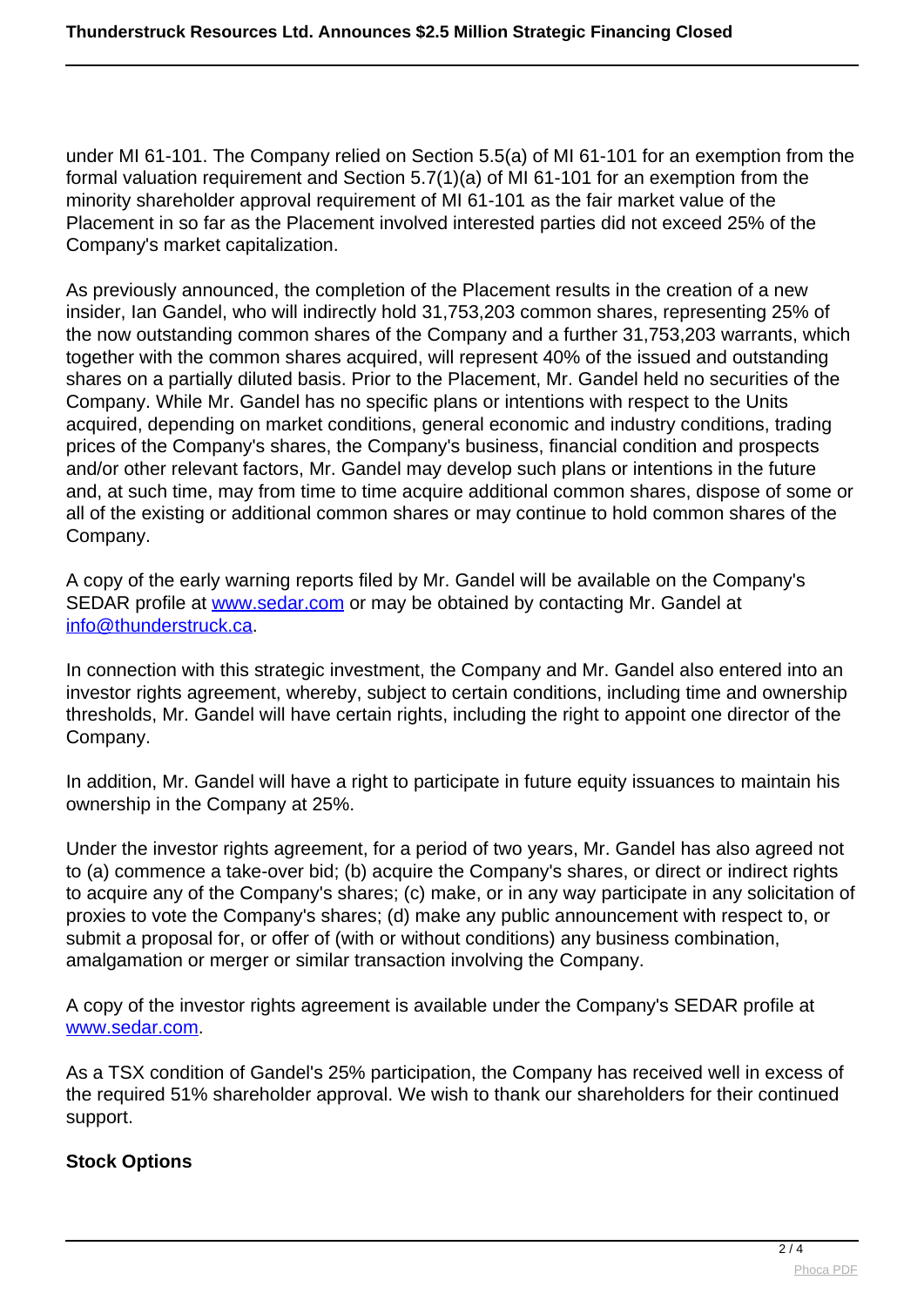The Company also wishes to announce that it granted 2,100,000 stock options in accordance with its stock option plan to various insiders, advisors, and consultants, with each option being exercisable into one common share at a price of .095 cents per share for a period of 10 years.

## **About Fiji**

Fiji is on the Pacific Ring Of Fire, a prolific trend that has produced numerous large gold and copper deposits, including Porgera, Lihir and Grasberg.

Viti Levu, the main island of Fiji, has a long mining history. It hosts not only the Thunderstruck tenements, but also the following active projects:

Namosi (Copper/Gold) Newcrest published proven and probable reserves of 1.3 billion tonnes at 0.37%Cu and 0.12g/t Au (5.2M ounces Au and 4.9M tonnes Cu).

Tuvatu (Gold) Indicated Resources of 1 million tonnes at 8.48 g/t Au (274,600 ounces Au), and Inferred Resources of 1.33 million tonnes at 9.0 g/t Au (384,000 ounces Au) reported at a 3.0 g/t Au lower cut-off.

Vatukoula Gold Mines: Formerly known as the Emperor Gold Mine has been operating for over 80 years, producing in excess of 7 million ounces of Au to date.

## **About Thunderstruck Resources**

Thunderstruck Resources is a Canadian mineral exploration company that has assembled extensive and highly prospective properties in Fiji on which recent and previous exploration has confirmed zinc, copper and precious metals mineralization. The Company provides investors with exposure to a diverse portfolio of exploration stage projects with potential for zinc, copper, gold and silver in a politically safe and stable jurisdiction. Thunderstruck trades on the Toronto Venture Exchange (TSX-V) under the symbol "AWE" and United States OTC under the symbol "THURF."

## **Qualified Person Statement**

Dorian L. (Dusty) Nicol, FAusIMM, RG, the Company's Director of Exploration, is a Qualified Person for the Company's projects as defined by National Instrument NI 43-101. Mr. Nicol has reviewed and approved the technical content of this news release.

For additional information, please contact: Rob Christl, VP Business Development and Investor Relations Email: [rob@thunderstruck.ca](mailto:rob@thunderstruck.ca) P: 778 840-7180 or, visit our website: [http://www.thunderstruck.ca](https://www.newsfilecorp.com/redirect/WrVLPhq5vB)

Neither the TSX Venture Exchange Inc. nor its Regulation Services Provider (as that term is defined in the policies of the TSX Venture Exchange) accepts responsibility for the adequacy or accuracy of this release.